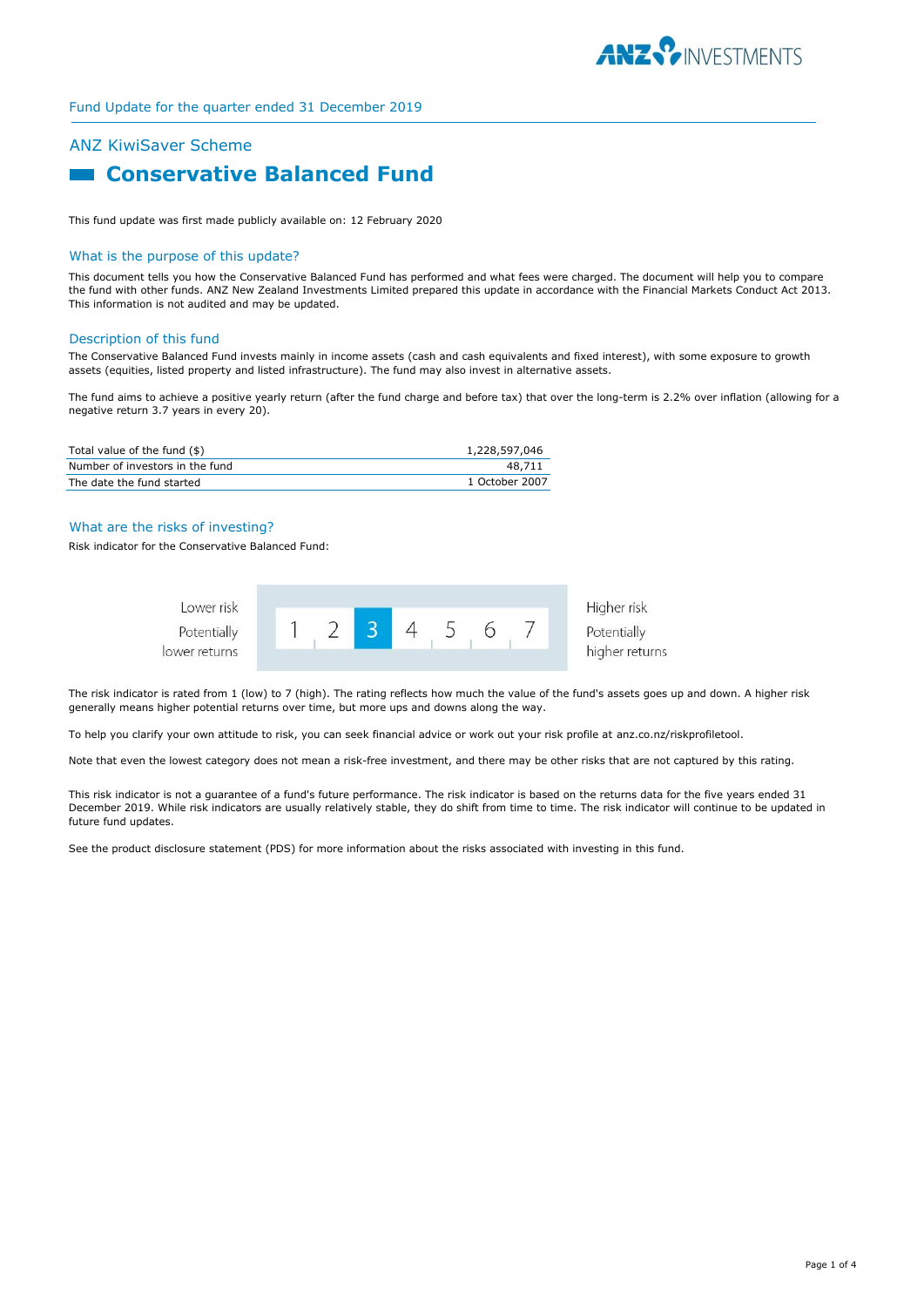# How has the fund performed?

|                                               | Average over past<br>five years | Past year |
|-----------------------------------------------|---------------------------------|-----------|
| Annual return                                 |                                 |           |
| (after deductions for charges and tax)        | $5.04\%$                        | 10.92%    |
| <b>Annual return</b>                          |                                 |           |
| (after deductions for charges but before tax) | $6.00\%$                        | 12.43%    |
| Market index annual return                    |                                 |           |
| (reflects no deduction for charges and tax)   | 6.81%                           | 12.47%    |

The market index annual return is calculated using the target investment mix and the indices of each asset class.

Additional information about the market index is available in the statement of investment policy and objectives on the offer register at www.discloseregister.companiesoffice.govt.nz.



# **Annual return graph**

This shows the return after fund charges and tax for each of the last 10 years ending 31 March. The last bar shows the average annual return for the last 10 years, up to 31 December 2019.

**Important:** This does not tell you how the fund will perform in the future.

Returns in this update are after tax at the highest prescribed investor rate (PIR) of tax for an individual New Zealand resident. Your tax may be lower.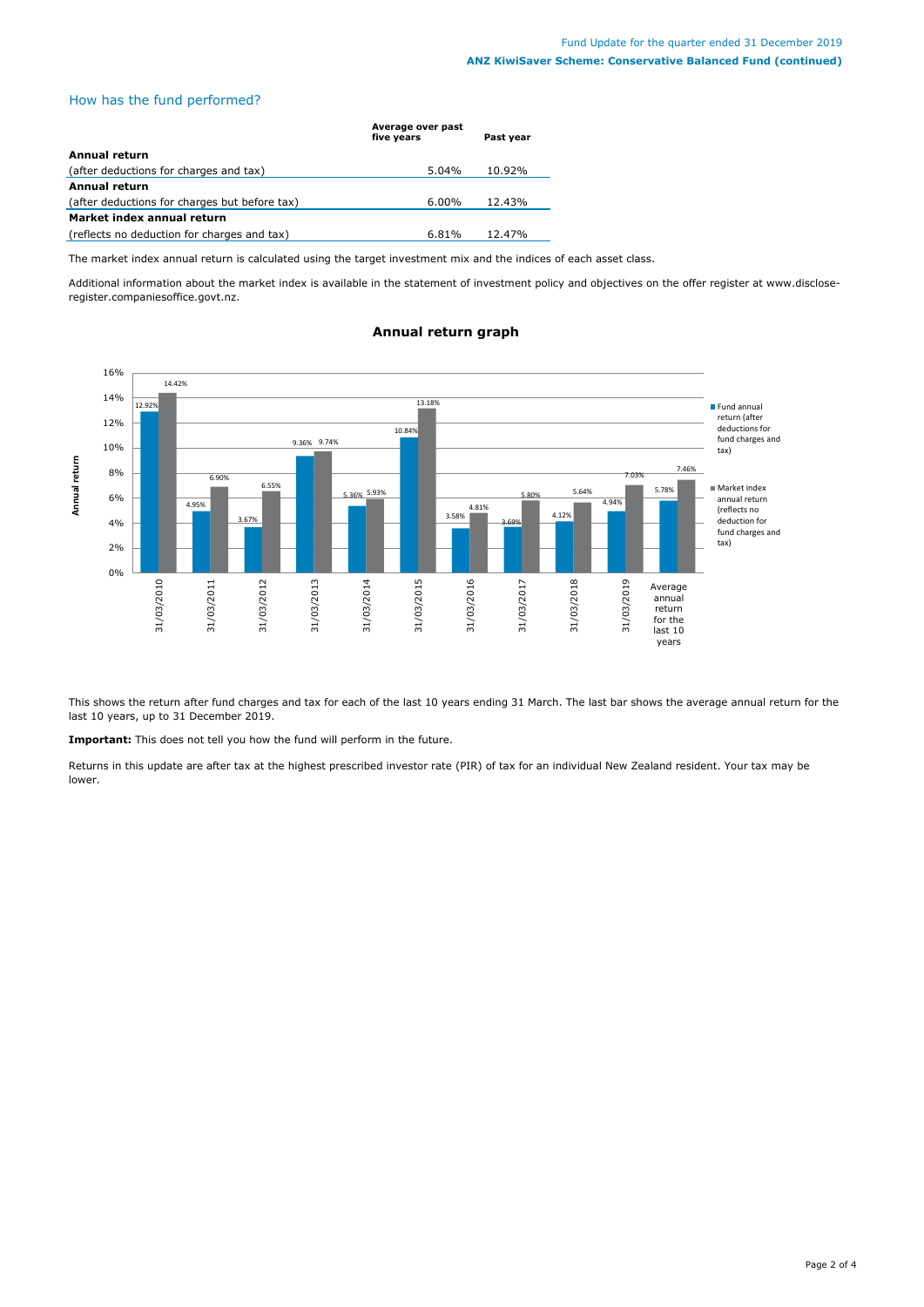# What fees are investors charged?

Investors in the Conservative Balanced Fund are charged fund charges. In the year to 31 March 2019 these were:

|                                             | % of net asset value          |
|---------------------------------------------|-------------------------------|
| Total fund charges <sup>1</sup>             | $0.90\%$                      |
| Which are made up of:                       |                               |
| Total management and administration charges | $0.90\%$                      |
| Including:                                  |                               |
| Manager's basic fee                         | 0.85%                         |
| Other management and administration charges | 0.05%                         |
| Total performance based fees                | $0.00\%$                      |
|                                             | Dollar amount per<br>investor |
| <b>Other charges</b>                        |                               |
| Membership fee <sup>2*</sup>                | \$24                          |

\* From 1 April 2019, the membership fee was removed for members under 18 years and reduced from \$24 to \$18 per year for all other members.

Investors are not currently charged individual action fees for specific actions or decisions (for example, for withdrawing from or switching funds). See the PDS for more information about Scheme fees.

Small differences in fees and charges can have a big impact on your investment over the long term.

# Example of how this applies to an investor

Sarah had \$10,000 in the fund at the start of the year and did not make any further contributions. At the end of the year, Sarah received a return after fund charges were deducted of \$1,092 (that is 10.92% of her inital \$10,000). Sarah also paid \$24 in other charges. This gives Sarah a total gain after tax of \$1,068 for the year.

# What does the fund invest in?

**Actual investment mix<sup>3</sup> Target investment mix<sup>3</sup>**

This shows the types of assets that the fund invests in. This shows the mix of assets that the fund generally intends to invest in.